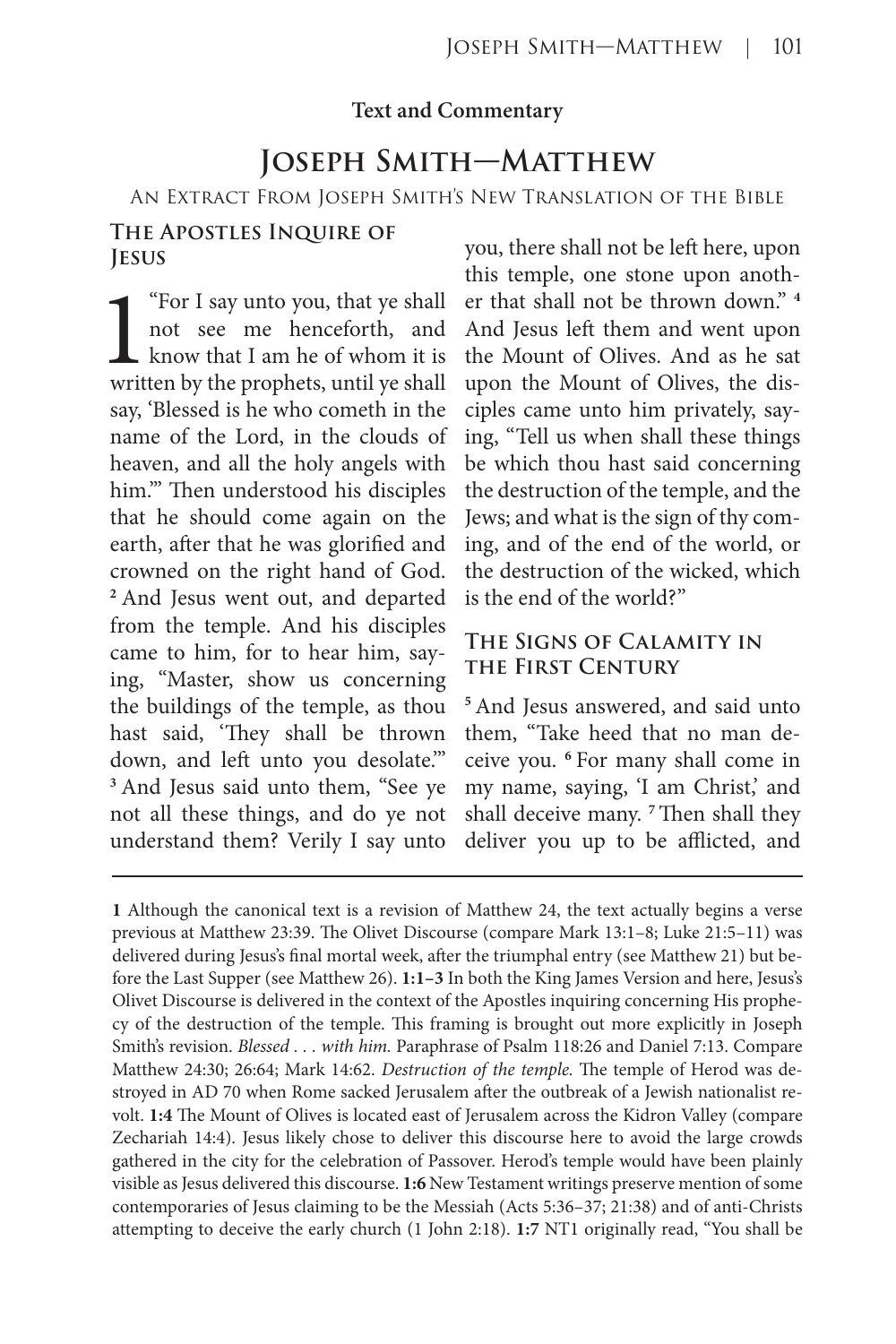shall kill you, and ye shall be hated of all nations, for my name's sake.**<sup>8</sup>** And then shall many be offended, and shall betray one another. **<sup>9</sup>**And many false prophets shall arise, and shall deceive many. <sup>10</sup> And because iniquity shall abound, the love of many shall wax cold. **<sup>11</sup>**But he that remaineth steadfast and is not overcome, the same shall be saved. **<sup>12</sup>** When you, therefore, shall see the abomination of desolation, spoken of by Daniel the prophet, concerning the destruction of Jerusalem, then you shall stand in the holy place. Whoso readeth let him understand. **<sup>13</sup>**Then let them who are in Judea flee into the mountains. **<sup>14</sup>**Let him who is on the housetop flee, and not return to take anything out of his house. **<sup>15</sup>**Neither let him who is in the field return back to take his clothes. **<sup>16</sup>**And

wo unto them that are with child, and unto them that give suck in those days. **<sup>17</sup>**Therefore, pray ye the Lord that your flight be not in the winter, neither on the sabbath day.

## **The Tribulations of the Jews**

**<sup>18</sup>**"For then, in those days, shall be great tribulation on the Jews, and upon the inhabitants of Jerusalem, such as was not before sent upon Israel, of God, since the beginning of their kingdom until this time; no, nor ever shall be sent again upon Israel. **<sup>19</sup>**All things which have befallen them are only the beginning of the sorrows which shall come upon them. **<sup>20</sup>**And except those days should be shortened, there should none of their flesh be saved; but for the elect's sake, according to the covenant, those days shall be shortened.

hated of all men," which was emended to read, "You shall be hated of all nations" (as also in NT2). **1:8** NT1 adds, "And shall hate one another." **1:9** Compare Matthew 7:15. **1:11** NT1 reads, "He that shall endure unto the end the same shall be saved." **1:12** The "abomination of desolation" spoken of by Jesus is a reference to Daniel 9:27; 11:31; 12:11, which speaks of the "desolating abomination(s)" (*šiqûṣîm mĕšômēm*, *ha-šiqûṣ mĕšômēm*, *šiqûṣ šômēm*, captured in the Greek of Matthew as the *dbelygma tēs erēmōseōs*). It refers to a pollutant that sacrileges the holiness of the temple, leaving it desolate. The desecration of the Jerusalem temple by Antiochus IV Epiphanes during the Maccabean Revolt of 167–160 BC, wherein he erected an image of Zeus in the temple, is often linked to this prophecy in the book of Daniel (compare 1 Maccabees 1:54). Jesus uses this imagery from Daniel as a type for both the imminent desolation of Jerusalem (and with it, Herod's temple), as well as the desolating sacrileges preceding His Second Coming (Joseph Smith—Matthew 1:32). The disciples are admonished to stand in holy places when they encounter such sacrilege. **1:13–17** To escape the foretold calamities, Jesus warns His disciples to be prepared to flee at a moment's notice. The instruction to flee into the mountains went against conventional ancient thinking, which prompted people during a siege or prolonged warfare to secure themselves in walled cities (such as Jerusalem) for better protection. With this, Jesus warns that the disciples will not find safety in manmade artifices. Those with vulnerable family members such as children will find their situation exacerbated since hunger and famine frequently follow disruptive events like those described here. Likewise, those forced to flee during the rainy winter, when travel is difficult, or the sabbath, when travel is forbidden, will likewise be at a great disadvantage. **1:18–20** The tribulations of the Jews following the disastrous outcome of the Jewish Revolt are described in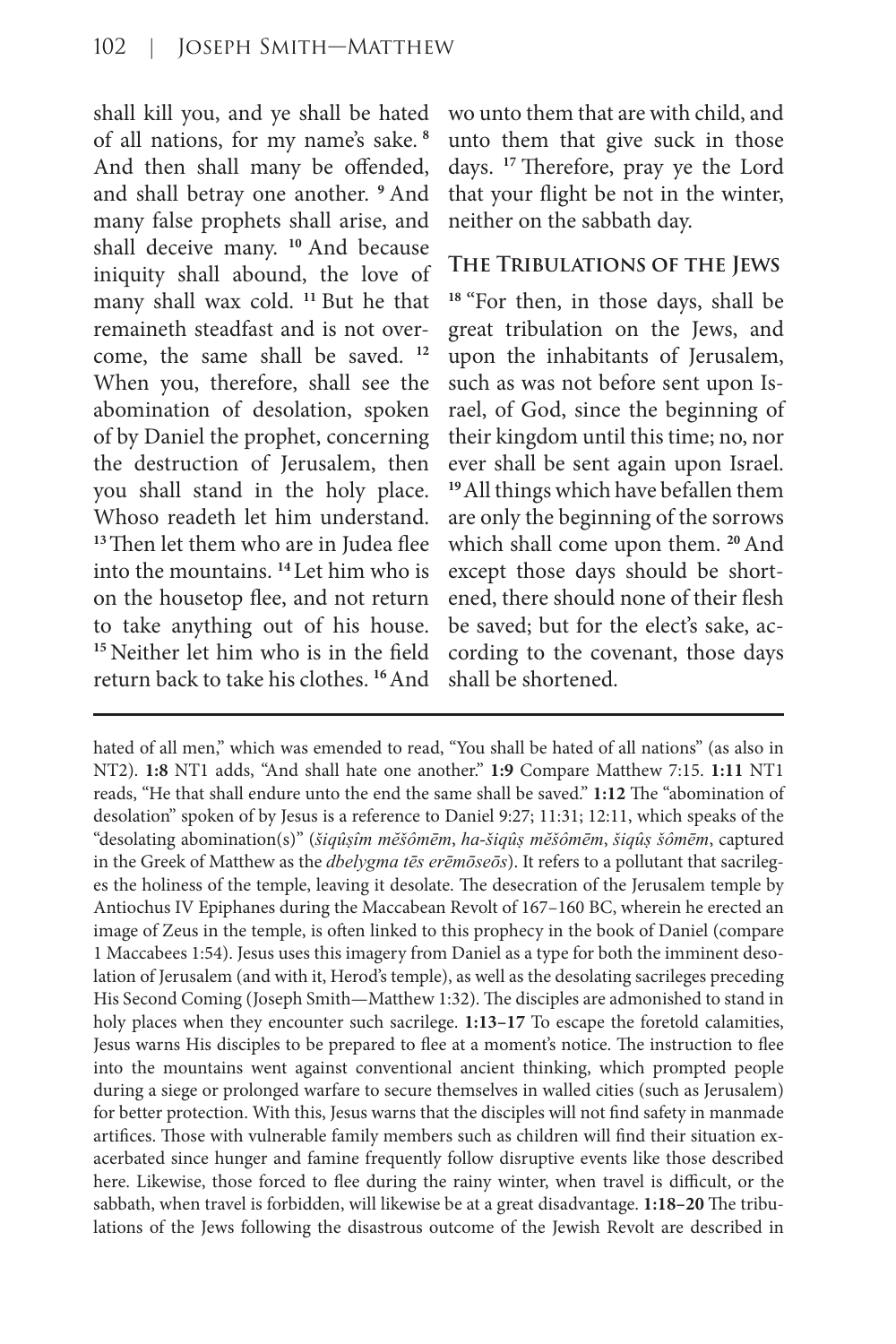#### **A Warning of False Christs**

**21** "Behold, these things I have spoken unto you concerning the Jews. And again, after the tribulation of those days which shall come upon Jerusalem, if any man shall say unto you, 'Lo, here is Christ, or there,' believe him not. **<sup>22</sup>**For in those days there shall also arise false Christs, and false prophets, and shall show great signs and wonders, insomuch, that, if possible, they shall deceive the very elect, who are the elect according to the covenant. **<sup>23</sup>**Behold, I speak these things unto you for the elect's sake. And you also shall hear of wars, and rumors of wars. See that ye be not troubled, for all I have told you must come to pass, but the end is not yet. **<sup>24</sup>**Behold, I have told you before. **<sup>25</sup>**Wherefore, if they shall say unto you, 'Behold, he is in the desert,'

go not forth, 'Behold, he is in the secret chambers,' believe it not. **<sup>26</sup>**For as the light of the morning cometh out of the east, and shineth even unto the west, and covereth the whole earth, so shall also the coming of the Son of Man be.

## **The First Parable and More Signs of Jesus's Coming**

**27** "And now I show unto you a parable. Behold, wheresoever the carcass is, there will the eagles be gathered together; so likewise shall mine elect be gathered from the four quarters of the earth. **<sup>28</sup>**And they shall hear of wars, and rumors of wars. **29** Behold I speak for mine elect's sake. For nation shall rise against nation, and kingdom against kingdom. There shall be famines, and pestilences, and earthquakes, in divers places. **<sup>30</sup>**And

graphic detail in such sources as works by Josephus, the first century Jewish historian. *Variant reading*. NT1 originally read, ". . . such as was not before since the begining of the world to this time no nor ever shall be and except those days should be shortened all these things are the beginings of sorrows and except those days should be shortened there should flesh be saved but for the elects sake those days shall be shortened." This was revised both in NT1 and again in NT2 with other additions to produce the current reading. **1:21** Jesus informs His disciples of the immediate context of the previous verses—namely, the events of the first century connected to the destruction of the temple and its aftermath. Here He pivots into a description of future signs that will precede His glorious return, beginning in 1:22–26 with a description of false Christs that will arise in the vacuum left by the destruction of the temple and, more broadly, in the Great Apostasy. *Lo here, lo there.* Compare Joseph Smith—History 1:5. **1:25– 26** Jesus promises that His return will be accompanied by great glory that will cover the earth. Those who claim to be Christ but insist on secreting themselves away into small factions are to be dismissed as false Christs. **1:27** The first of four parables illustrating the principles of Jesus's discourse commences with this verse. *Eagles*. The Greek *aetoi* can indeed mean "eagles," but in this context it more likely means "vultures." The imagery, especially appropriate in the context of war and tribulation, is that of a flock of carrion raptors circling over a rotting carcass (compare Deuteronomy 28:25–26; 1 Samuel 17:44; Psalm 79:1–2; Ezekiel 39:17–20). True to His hyperbolic didactic method (see Matthew 5:29–30), Jesus uses this vivid imagery to great effect in this parable describing the gathering of the elect in the last days. But the imagery is powerful not just because of its setting in a reeling, rotting world but also because it highlights the speed at which vultures seem to rapidly converge from long distances to find their nour-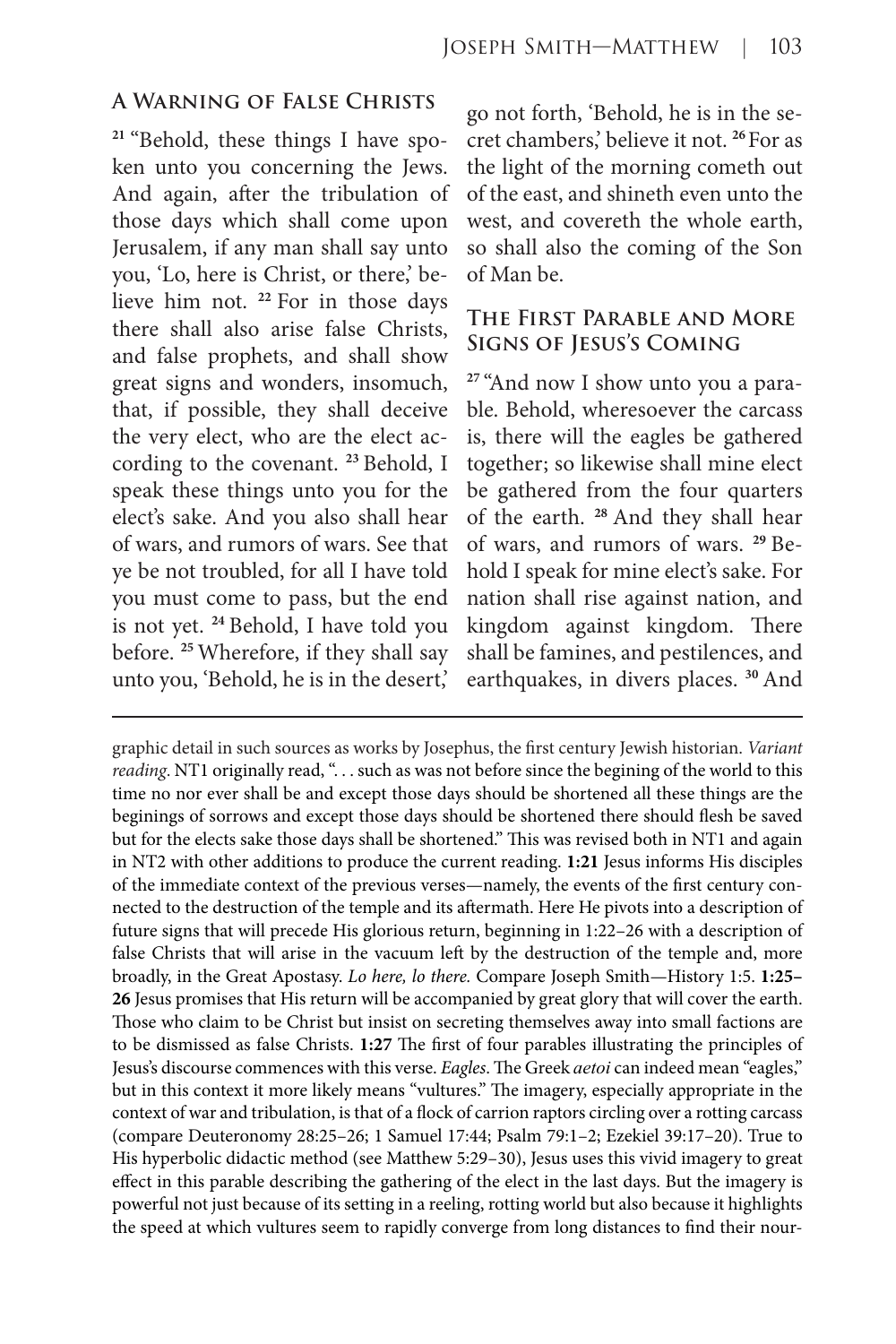again, because iniquity shall abound, the love of many shall wax cold. But he that shall not be overcome, the same shall be saved. **<sup>31</sup>**And again, this gospel of the Kingdom shall be preached in all the world, for a witness unto all nations, and then shall the end come, or the destruction of the wicked. **<sup>32</sup>**And again shall the abomination of desolation, spoken of by Daniel the prophet, be fulfilled.

**<sup>33</sup>** "And immediately after the tribulation of those days, the sun shall be darkened, and the moon shall not give her light, and the stars shall fall from heaven, and the powers of heaven shall be shaken. **34** Verily, I say unto you, this generation, in which these things shall be shown forth, shall not pass away until all I have told you shall be fulfilled. **<sup>35</sup>**Although the days will come that heaven and earth shall pass away, yet my words shall not pass away, but all shall be fulfilled. **<sup>36</sup>**And as I said before, after the tribulation of those days, and the powers of the heavens shall be shaken, then shall appear the sign of the Son of Man in heaven, and then shall all the tribes of the earth mourn. And they shall see the Son of Man coming in the clouds of heaven, with power and great glory. **<sup>37</sup>**And whoso treasureth up my word, shall not be deceived, for the Son of Man shall come, and he shall send his angels before him with the great sound of a trumpet, and they shall gather together the remainder of his elect from the four winds, from one end of heaven to the other.

# **The Second Parable and an Admonition to Watchfulness**

**<sup>38</sup>**"Now learn a parable of the fig tree. When its branches are yet tender, and it begins to put forth leaves, you know that summer is nigh at hand. **<sup>39</sup>**So likewise mine elect, when they shall see all these things, they shall know that he is near, even at the doors. **<sup>40</sup>**But of that day, and hour, no one knoweth; no, not the angels of God

ishment (that is, the rapidity and scale of the final gathering). **1:30** NT1 reads, "He that shall endure unto the end the same shall be saved." **1:32** The prophecy of the abomination of desolation (compare Joseph Smith—Matthew 1:12) is explicitly said to have two fulfillments or types: one concerning the destruction of the Jerusalem temple in the first century and another concerning the events of the last days before Jesus's glorious return. **1:33** Quotation of Isaiah 13:10 (compare Joel 2:10). **1:34** As recorded in Matthew 24:34, Jesus prophesied that the events described in the previous verses would occur in His own generation (*genea autē*). This has historically proven problematic for Christian interpreters since the events described obviously were not fulfilled in the first century. As revised here, the events of Joseph Smith—Matthew 1:27–33 are projected onto a future date and are yet to be fulfilled. **1:36** Jesus evokes similar language at the beginning of this discourse (see 1:1). Compare also Matthew 26:64; Mark 14:62, where Jesus repeats this language (a paraphrase of Psalm 110:1 and Daniel 7:13) during His interrogation before Caiaphas. **1:38–40** The imagery in the parable of the fig tree is correlated to the need for the disciples to remain watchful for the return of the Son of Man. Just as the budding branches of the fig tree anticipate the coming of summer, so the events described in the previous verses anticipate the coming of the Son of Man. By recognizing such,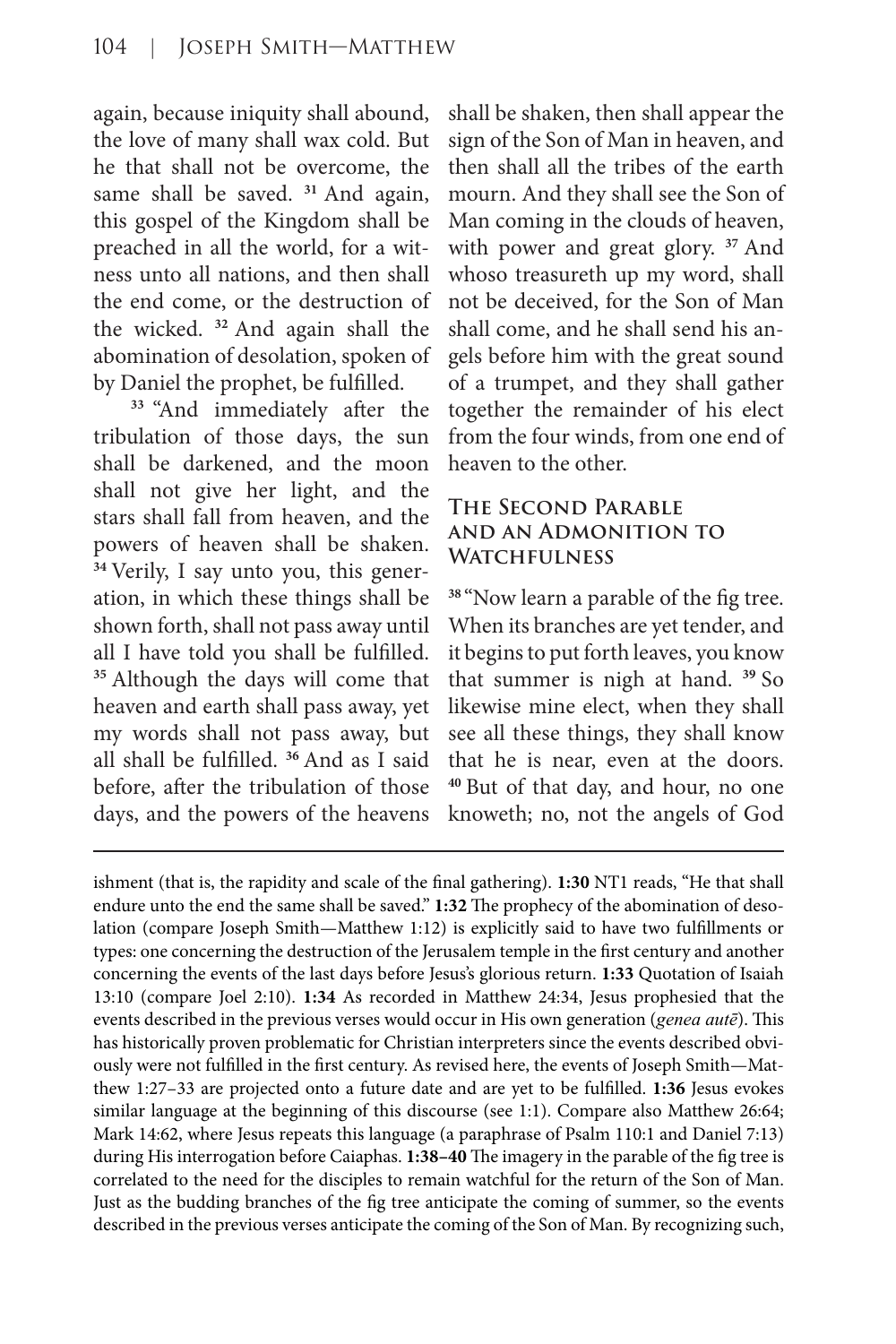in heaven, but my Father only. **<sup>41</sup>**But as it was in the days of Noah, so it shall be also at the coming of the Son of Man. **<sup>42</sup>**For it shall be with them, as it was in the days which were before the flood; for until the day that Noah entered into the ark they were eating and drinking, marrying and giving in marriage. **<sup>43</sup>**And knew not until the flood came, and took them all away; so shall also the coming of the Son of Man be. **<sup>44</sup>**Then shall be fulfilled that which is written, that in the last days, two shall be in the field, the one shall be taken, and the other left. **<sup>45</sup>**Two shall be grinding at the mill, the one shall be taken, and the other left.**<sup>46</sup>**And what I say unto one, I say unto all men. Watch, therefore, for you know not at what hour your Lord doth come.

#### **The Third Parable**

**<sup>47</sup>**"But know this, if the good man of the house had known in what watch

the thief would come, he would have watched, and would not have suffered his house to have been broken up, but would have been ready. **<sup>48</sup>**Therefore be ye also ready, for in such an hour as ye think not, the Son of Man cometh.

# **The Fourth Parable and Final Warning**

**<sup>49</sup>**"Who, then, is a faithful and wise servant? Whom his lord hath made ruler over his household, to give them meat in due season. <sup>50</sup> Blessed is that servant whom his lord, when he cometh, shall find so doing. And verily I say unto you, he shall make him ruler over all his goods. **<sup>51</sup>**But if that evil servant shall say in his heart, 'My lord delayeth his coming,' **<sup>52</sup>**and shall begin to smite his fellow servants, and to eat and drink with the drunken, **<sup>53</sup>**the lord of that servant shall come in a day when he looketh not for him, and in an hour that he

the disciples can be on their guard for when the Second Coming commences (the timing of which only God himself knows). **1:41–43** See Genesis 6–7; Moses 8:12–30. The final cataclysm will parallel the primeval cataclysm, with the majority of the world unaware of or otherwise unconcerned with paying heed to the signs of the forthcoming danger. **1:44–45** The text revises Matthew 24:40 to include reference to an otherwise unknown or unattested written prophecy. These verses at Matthew 24:40–41 have been marshalled to support the doctrine of the rapture, or the teaching that Jesus's true disciples will be snatched away suddenly to meet Him in the clouds at his coming (compare 1 Thessalonians 4:17). Modern revelation speaks of righteous Saints being "caught up" to dwell with the Lord at His coming but does not elaborate on what precisely this means (see Doctrine and Covenants 27:18; 88:95–97). Compare also Moses 7:62–65. A sense of what early Latter-day Saints imagined by being "caught up" to meet the Lord at His Second Coming can be gained from the lyrics to the hymn "Let Zion in Her Beauty Rise," composed by Edward Partridge and included in the first hymnbook of the Church, published in 1835. **1:47–48** With this parable Jesus again emphasizes that the disciples cannot know when He will return, so they must be watchful and diligent. **1:49–50** Jesus uses one more parable to ask rhetorically who qualifies as a good servant and then provide the answer: those who are prepared for His coming and are found working diligently over their stewardship (compare Matthew 25:1–13). By contrast, evil servants are those who abandon their duty be